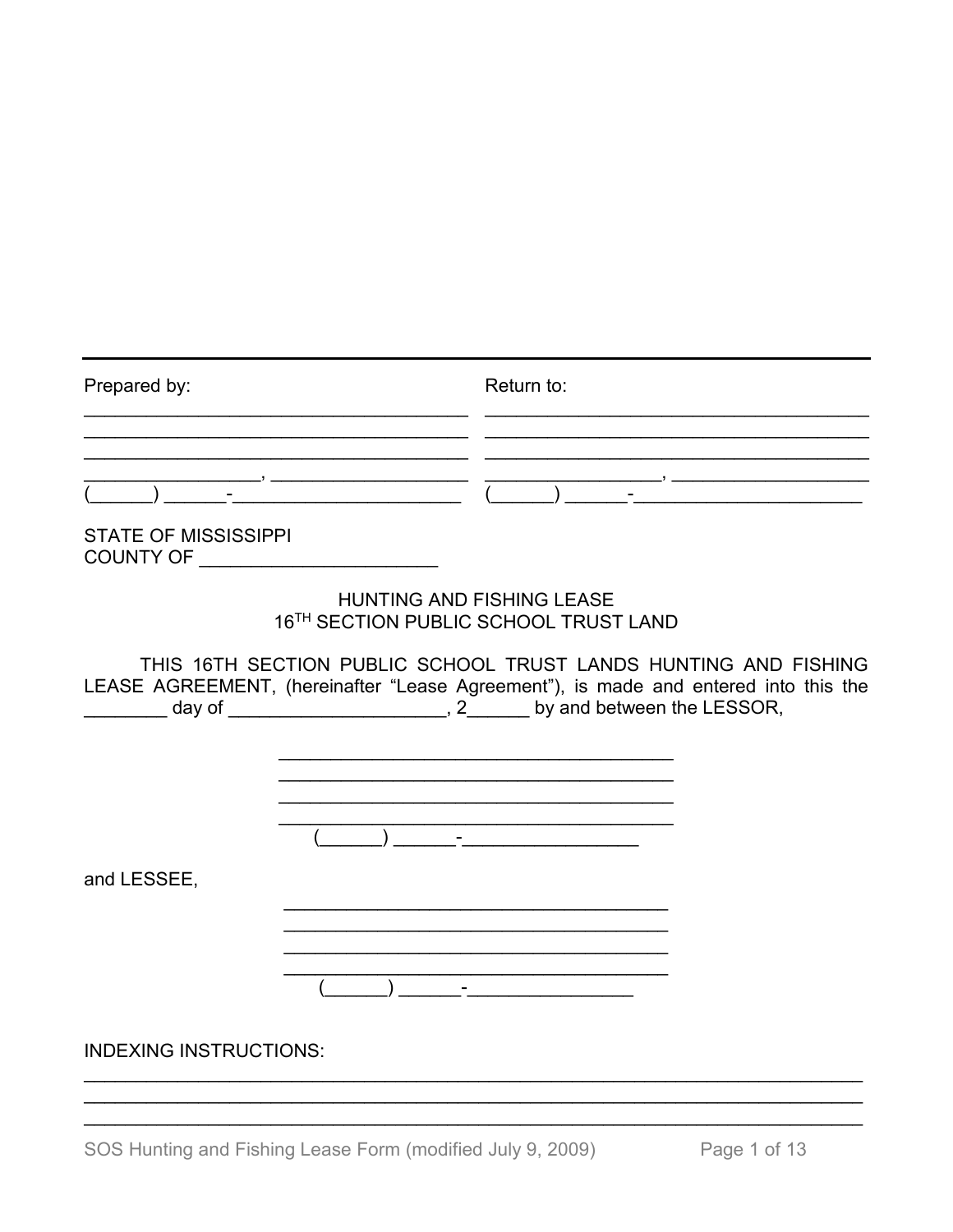### WITNESSETH:

That, for the term and in consideration of the rentals hereinafter set forth, and the covenants, conditions, and obligations to be observed and performed by LESSEE, and by the authority and under the direction of the LESSOR, as recorded in Minute Book Page \_\_\_\_\_\_\_\_\_, LESSOR does hereby lease and rent unto LESSEE the following described land ( hereinafter the "Leased Premises") to-wit:

Section \_\_\_\_\_\_\_\_\_\_\_\_\_ Township \_\_\_\_\_\_\_\_\_\_\_ Range \_\_\_\_\_\_\_\_\_\_\_

MORE PARTICULARLY DESCRIBED IN EXHIBIT "A" ATTACHED HERETO AND INCORPORATED BY REFERENCE AS IF COPIED FULLY HEREIN.

**1. Term.** Subject to the other provisions herein contained, the term of this Lease Agreement shall be for  $\underline{\hspace{1cm}}$   $\underline{\hspace{1cm}}$   $\underline{\hspace{1cm}}$  years, beginning the  $\underline{\hspace{1cm}}$  day of  $\underline{\hspace{1cm}}$  day of  $\underline{\hspace{1cm}}$  $\overline{a}$  day of  $\overline{a}$ , 2  $\overline{a}$  (called the "primary" term"). For purposes of this Lease Agreement the Anniversary Date shall be  $\circ$  of each year.

Provided that this lease has not been terminated prior to the expiration date hereof and that LESSEE is in compliance with all terms and provisions of this lease, LESSEE may extend this lease upon the terms and in the manner provided in MISS. CODE ANN. 1972 §29-3-41 or such other statute as then may be applicable.

**2. Annual Rent.** LESSEE covenants and agrees to pay as rent to LESSOR the sum of

\_\_\_\_\_\_\_\_\_\_\_\_\_\_\_\_\_\_\_\_\_\_\_\_\_\_\_\_\_\_\_\_\_\_\_\_\_\_\_\_\_\_\_\_\_\_\_\_\_\_\_\_\_\_\_\_\_\_\_\_\_\_\_\_\_\_\_\_\_\_\_\_\_\_\_ (\$ external per annum, on or before the Anniversary Date of this lease each year; provided, however, that the payment of rent for the first year of this lease shall be due at the time of approval by the LESSOR. The obligation of LESSEE to pay rent under this Lease Agreement is unconditional, and the rent shall not be subject to set off for any reason or cause. LESSOR and LESSEE agree that in the event of termination or cancellation, any rental payment made during the term of this Lease Agreement is not refundable, and LESSEE waives any right or claim it may have to refund of rent paid. In the event LESSEE is delinquent in the payment of rent, LESSEE shall pay a late charge equal to fifteen percent (15%) of the amount of rent past due for more than 30 days and thereafter shall pay interest on any rent past due at an annual rate (the "Default Rate") equal to the maximum rate then allowed by law or, if there is no maximum rate, then a rate equal to five percent per annum above the discount rate, excluding any surcharge thereon, on ninety-day commercial paper in effect at the Federal Reserve Bank in the Federal Reserve district in which LESSOR is located, calculated according to the actuarial method.

SOS Hunting and Fishing Lease Form (modified July 9, 2009) Page 2 of 13 **3. Taxes.** LESSEE covenants and agrees to pay any and all general and special taxes and assessments, including drainage taxes, if ever any there be, applicable to the Leased Premises and LESSEE'S interest therein; further, LESSEE covenants and agrees to pay any and all survey costs and recording fees in connection with this Lease Agreement or any other fees so determined by law. All payments for general and special taxes and assessments, including drainage taxes shall be made directly to the governmental authority responsible for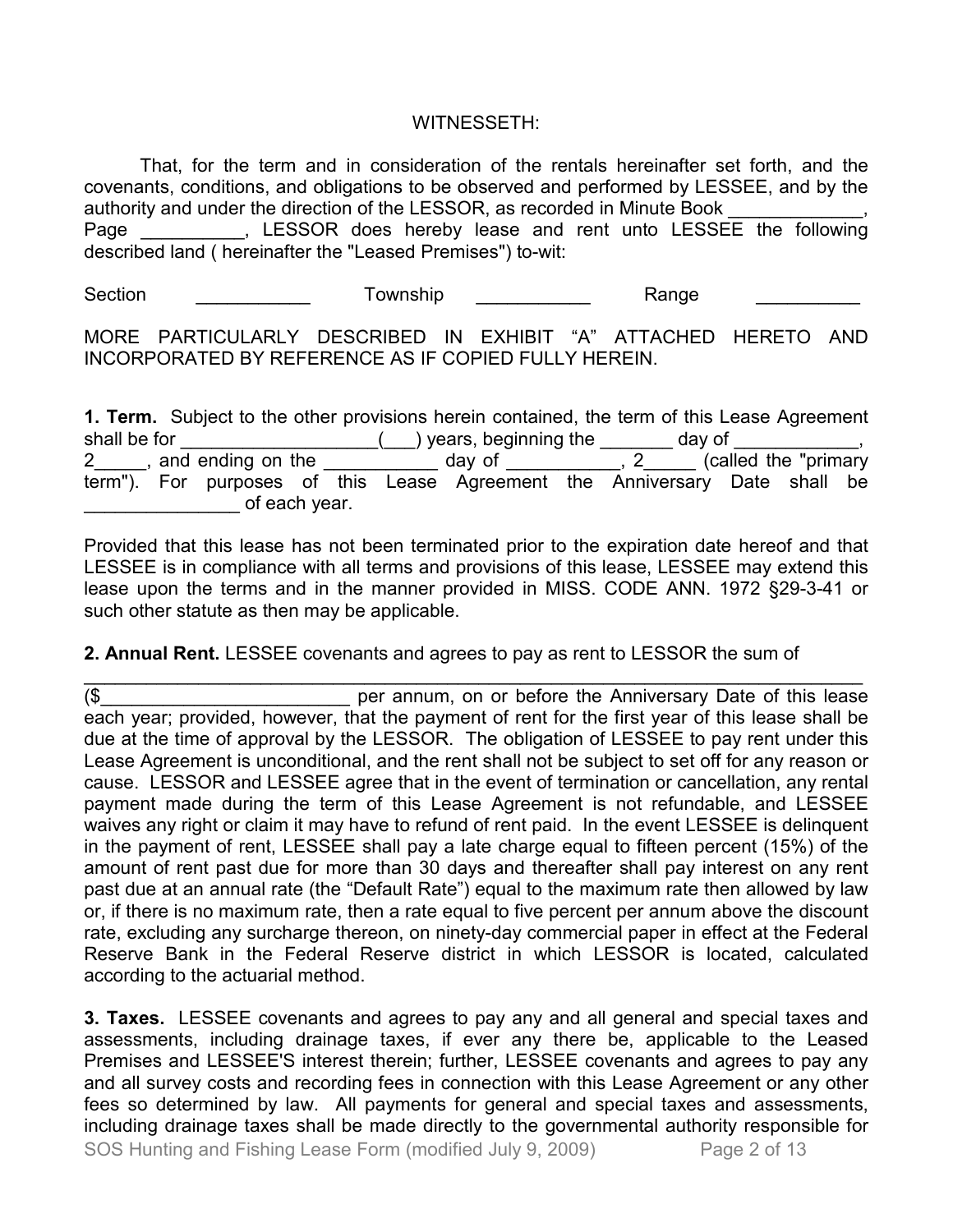collecting such taxes and assessments. During the final year of the lease term, LESSOR or the governmental authority responsible for collecting taxes and assessments may require payment of any such taxes or assessments in advance or require that other security be given to insure that taxes will be paid when due. In the event it becomes necessary for the County Tax Collector or any other authority responsible for collecting general and special taxes or assessments to retain the services of attorneys to collect any taxes or assessments due from LESSEE under this lease, then LESSEE agrees to pay all costs and expenses of such actions or collections, including a reasonable attorneys' fee for the County Tax Collector or such other authority responsible for collecting said taxes or assessments.

**4. Forest Lands Purpose.** The Leased Premises covered by this lease is classified as FORESTLAND as provided by law. LESSEE recognizes, understands and acknowledges that LESSOR holds the Leased Premises for the purpose of planting, growing, protecting, maintaining, conserving, and harvesting therefrom trees, timber, pulpwood, and other forest products. Therefore, LESSEE'S exercise of any of its rights under this agreement shall in no way impede or hinder LESSOR in the full development, use, protection and enjoyment of said land as above described, and if it becomes necessary, expedient or advisable for LESSOR to prohibit, curtail, or suspend all hunting and or fishing on the Leased Premises, LESSOR shall have the right to do so upon written notice thereof to LESSEE, or LESSOR may cancel this lease as provided hereinafter. LESSEE further agrees that all rights, titles, and privileges hereunder granted are, and shall be all times expressly subject to LESSOR'S basic and primary right to prevent any fires, waste, nuisance, or unnecessary injury to said property or to the commercial values thereof.

**5. Default.** Any one of the following events shall constitute ground for immediate DEFAULT of this lease, at LESSOR'S option:

- i. Failure to pay rent, or any taxes or assessments within 60 days after the due date thereof;
- ii. Use of the Leased Premises for commercial hunting operation;
- iii. Any breach by LESSEE of any covenant, duty or obligation of this Lease Agreement.

In the event of LESSEE'S breach of any covenant or obligation contained in this lease, excepting the obligation to pay rent, taxes or assessments, LESSEE shall be entitled to notice in writing of the breach and shall have thirty (30) days from the date of the notice to cure or correct such breach. Upon the failure of LESSEE to correct or cure such breach, LESSOR shall have the option to declare this lease in immediate default. No notice to LESSEE is required prior to declaring this lease in default for the failure to pay any rent, tax, or assessment hereunder. LESSOR'S failure to assert any grounds for default shall not be deemed a waiver of the right to do so at any later time.

**6. Remedies.** Upon declaring this lease in default, LESSOR shall have the following rights and may exercise anyone or more of the following remedies in addition to such other rights, remedies, penalties and liens as may be allowed by other provision of this lease, by law or in equity: (a) LESSOR may declare this lease terminated and may then enter upon and take possession of the Leased Premises; LESSOR shall not be obligated to re-let the premises, but any amount received pursuant to any subsequent lease shall be the exclusive property of LESSOR; (b) LESSOR may declare all rent for the remaining term of the lease to be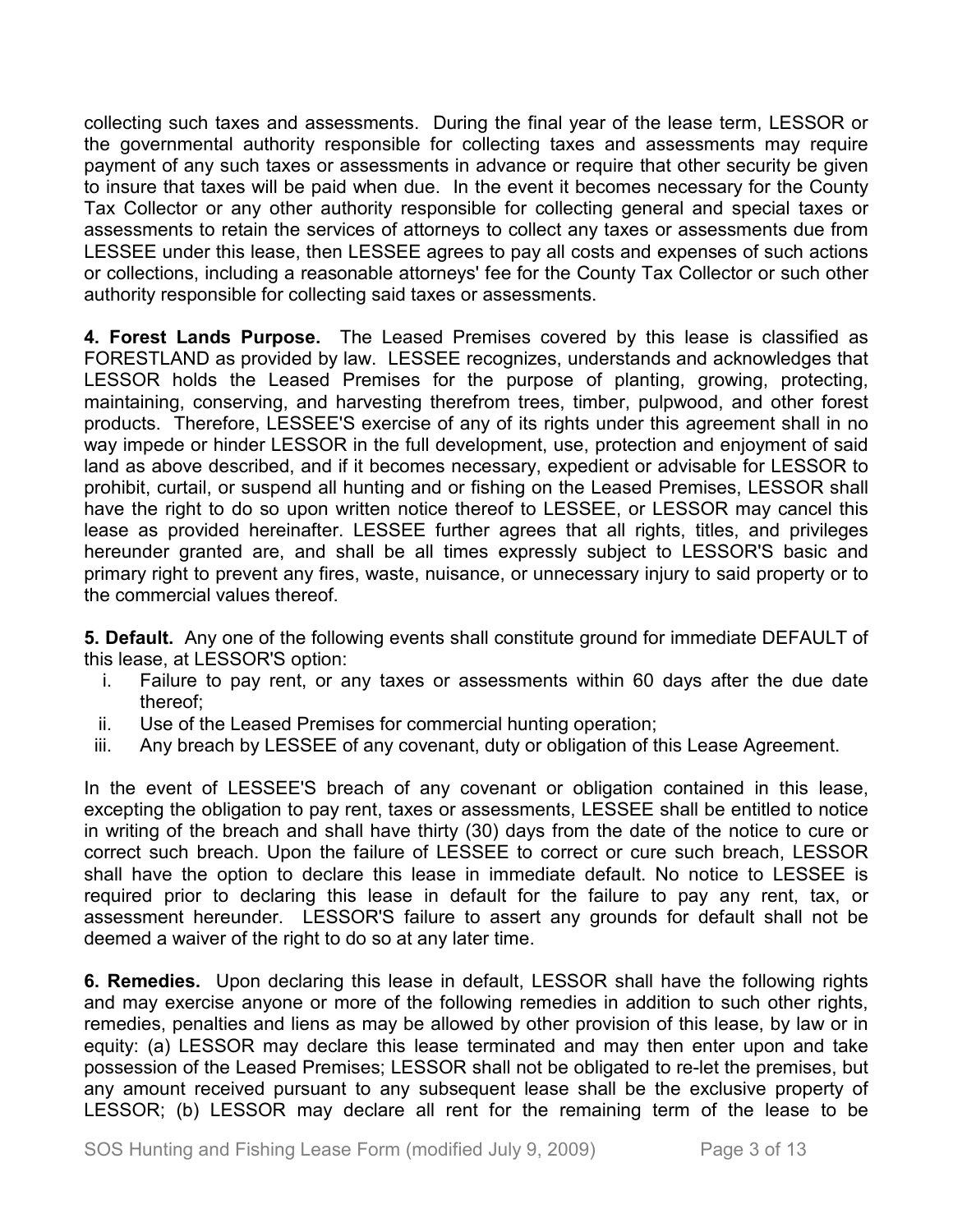immediately due and payable and LESSEE shall be liable therefor with interest until paid at the highest rate allowed by law; upon failure to pay the same promptly, LESSOR may declare this lease terminated and may collect the accelerated amount of rentals due without credit to LESSEE for any sums received on re-letting; (c) LESSOR may permit this lease to remain in force and may collect rents in intervals or as the same accrue; (d) LESSOR may require specific performance of LESSEE'S obligations with respect to condition of the premises or may hold LESSEE liable for the cost of performing such obligations.

**7. Breach of Lease Agreement.** If LESSEE breaches any of the provisions of this Lease Agreement and fails to cure the same after thirty (30) days written notice from LESSOR (as to a breach for which notice is applicable), then LESSEE, in addition to any other damages for which it may be responsible, shall pay LESSOR its reasonable costs and expenses in enforcing the Lease Agreement, including but not limited to fees charged by attorneys, expert witnesses, surveyors and appraisers.

**8. Assignment.** This lease SHALL NOT BE ASSIGNED OR SUBLEASED. Assignment or sublease of this Lease Agreement or any rights hereunder shall automatically terminate this lease without any further notice or action by LESSOR.

**9. Notices.** All notices specified by this instrument shall be in writing and sent by registered or certified mail, postage prepaid to the following addresses or hand-delivered in person, delivered by facsimile or otherwise to the following persons. By written notice, either party may change the persons or addresses to whom notice shall be given.

16th Section Manager

\_\_\_\_\_\_\_\_\_\_\_\_\_\_\_\_\_\_\_\_\_\_\_\_\_\_\_\_\_\_\_\_\_\_\_\_\_\_\_\_\_\_\_\_\_  $\overline{\phantom{a}}$  , Mississippi  $\overline{\phantom{a}}$  $\qquad \qquad$  )  $\qquad \qquad$  –

\_\_\_\_\_\_\_\_\_\_\_\_\_\_\_\_\_\_\_\_\_\_\_\_\_\_\_\_\_\_\_\_\_\_\_\_\_\_\_\_\_\_\_\_\_

To LESSEE:

\_\_\_\_\_\_\_\_\_\_\_\_\_\_\_\_\_\_\_\_\_\_\_, \_\_\_\_\_\_\_\_\_\_\_\_\_\_\_\_\_\_\_\_\_  $\begin{pmatrix} \begin{pmatrix} 0 & 1 \end{pmatrix} & \begin{pmatrix} 0 & 1 \end{pmatrix} & \begin{pmatrix} 0 & 1 \end{pmatrix} & \begin{pmatrix} 0 & 1 \end{pmatrix} & \begin{pmatrix} 0 & 1 \end{pmatrix} & \begin{pmatrix} 0 & 1 \end{pmatrix} & \begin{pmatrix} 0 & 1 \end{pmatrix} & \begin{pmatrix} 0 & 1 \end{pmatrix} & \begin{pmatrix} 0 & 1 \end{pmatrix} & \begin{pmatrix} 0 & 1 \end{pmatrix} & \begin{pmatrix} 0 & 1 \end{pmatrix} & \begin{pmatrix} 0 & 1 \end{pmatrix$ 

**10. Indemnification.** LESSEE shall protect, indemnify, defend save, and hold harmless LESSOR, the State of Mississippi, and the Secretary of State, their officers, board members, employees and agents, from and against all claims, demands, liabilities, suits, injuries, and any and all losses or damages and cost of every kind and nature whatsoever ("loss"), including but not limited to all court costs and attorneys fees and all personal injury or death and/or damage to any person or entity including, but not limited to, LESSOR and its property or other loss arising out of any alleged noncompliance with laws or caused by LESSEE'S exercise of its rights under this Lease Agreement and/or resulting from the actions or omission of LESSEE in connection with its presence on or any use of the Leased Premises by LESSEE, its officers, agents, subcontractors, employees or invitees. Provided, however, it is understood that the indemnity provided by LESSEE as described in this paragraph shall not extend to intentional or negligent acts of LESSOR, its officers, or agents. In the event the intentional or negligent acts of LESSOR, its officers or agents, are not the direct and sole proximate cause for one hundred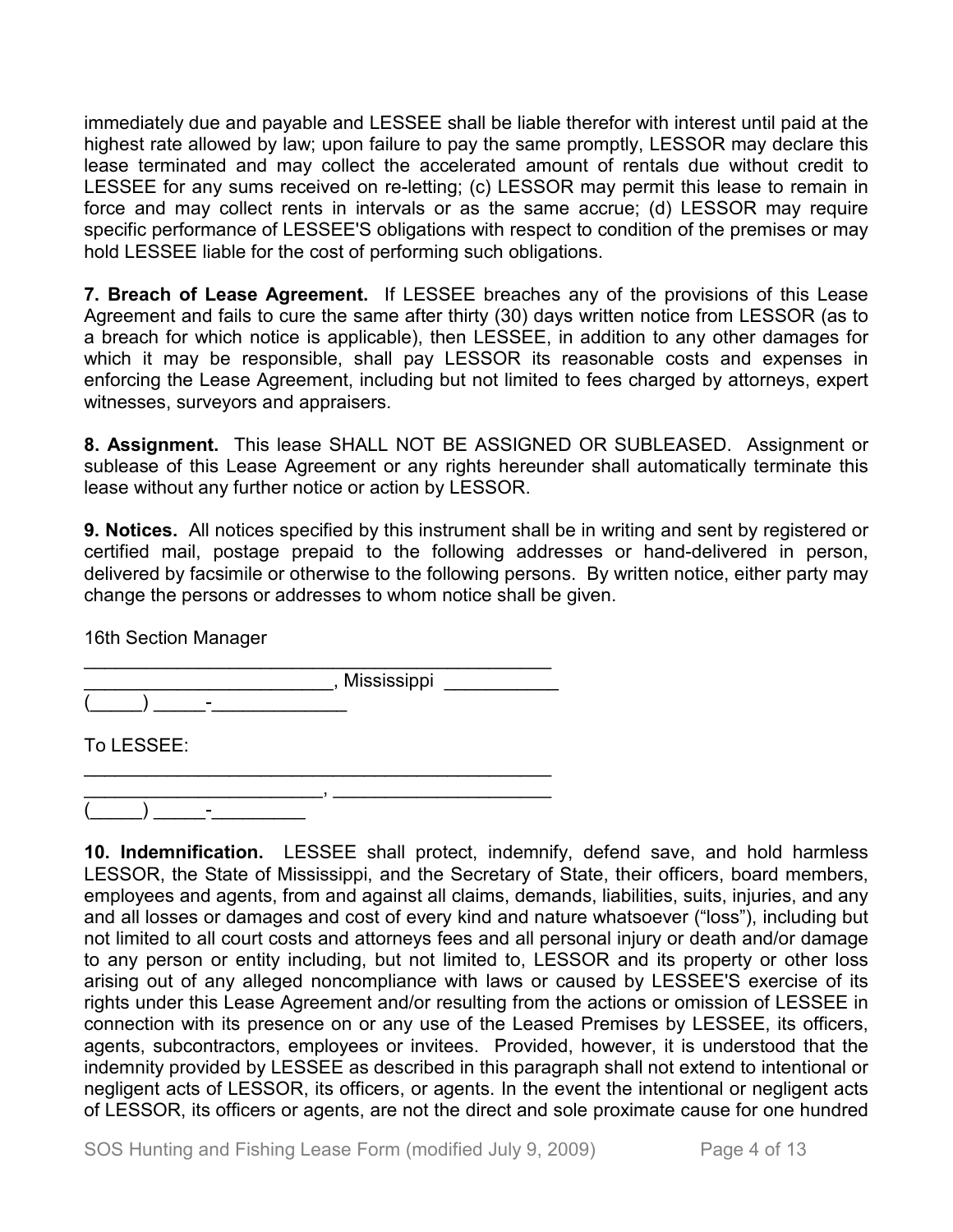percent (100%) of the loss of claim, LESSEE shall be responsible to fulfill its obligations under this paragraph for the percentage of liability not attributable to LESSOR, its officers or agents.

**11. Condemnation.** If the whole of the Leased Premises, or such portion thereof as will make the Leased Premises unsuitable for LESSEE'S permitted activities, should be condemned for any public use or conveyed under threat of condemnation, then this lease shall terminate on the date possession is acquired by the condemning authority, and rent shall be apportioned as of that date. All compensation awarded or paid upon such total or partial taking of the Leased Premises shall belong to LESSOR without participation by LESSEE except to the extent the award fairly represents the value of improvements which are the property of LESSEE. It is provided, however, that nothing herein shall preclude LESSEE from prosecuting any claim directly against the condemning authority for damages or any other amounts to which a tenant may be entitled provided that no such claim shall diminish or otherwise adversely affect the amount of LESSOR'S award.

## **12. General Duties of LESSEE.** LESSEE expressly covenants and agrees:

- (a) To use every precaution to protect the aforesaid timber, trees, and forest products from fire or other damage, and to that end, LESSEE will assist and exercise every effort in putting out any fire that may occur on said lands. In the event that any fire shall be willfully or negligently started or allowed to escape on said lands by LESSEE, LESSOR shall have the right immediately to cancel this lease without notice, and any unearned rentals heretofore paid shall be forfeited to LESSOR. In addition, LESSOR shall be entitled to recover from LESSEE any damages which LESSOR sustains as the result of such fire;
- (b) Not to damage any tree or tree seedlings in any way, nor cut or pierce any tree of any kind, dead or alive, and not to attach any stand or blind or other paraphernalia to any tree of any kind except with the prior written permission of the County Forester or authorized timber manager; and further, to assume responsibility, and to pay for any trees, timber, or other forest products that may be cut, used, damaged and/or removed from said lands by LESSEE;
- (c) To comply, and to require compliance by all persons to whom hunting and/or fishing privileges as aforesaid shall be extended hereunder, with all laws, rules and regulations now existing or hereinafter enacted by any county, state, or federal authority with respect to uses and activities permitted hereunder. Any violation of any such laws, rules or regulations shall constitute a material breach of this lease and shall give LESSOR the right and privilege of canceling this lease, with or without notice, and in such an event any unearned rentals paid hereunder shall be forfeited to LESSOR as liquidated damages for breach of this agreement. Bag limits and fishing limits and the length of hunting and fishing seasons shall strictly conform to the effective local, state or federal game laws and regulations;
- (d) To exercise all reasonable precautions in and about the enjoyment of LESSEE'S rights hereunder with respect to LESSEE'S safety and the safety of others using said privileges under LESSEE'S authority;
- (e) Not to construct or install upon said lands any plantings, food plots, roads, bridges, fences, camps, buildings, lodges, shelters, docks, dog pens, piers, landings or other structures, permanent or temporary, without having first obtained in writing the consent of LESSOR thereto;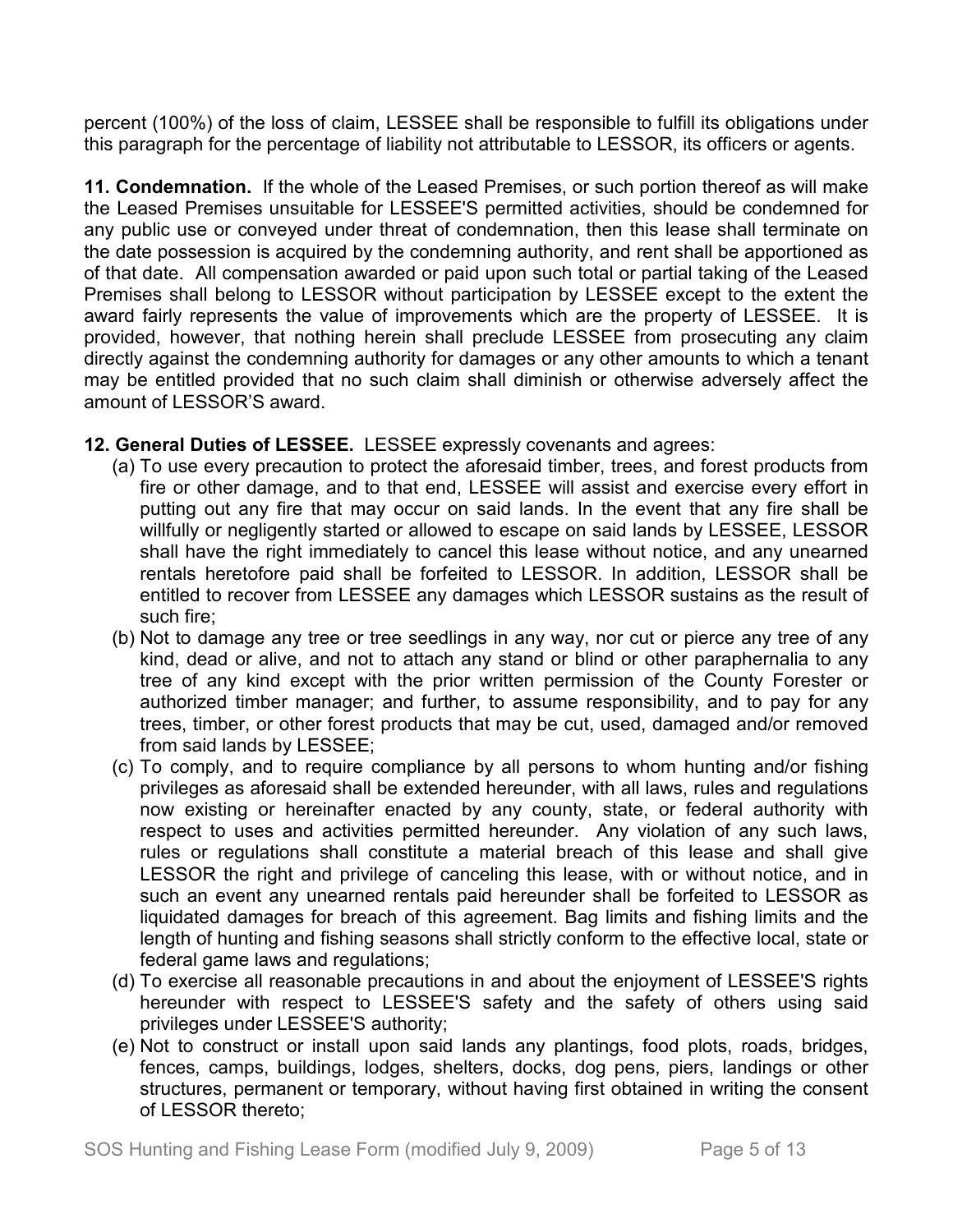- (f) Not to hinder, impede or deny access to representatives, agents or employees of the LESSOR, the Mississippi Forestry Commission, the Mississippi Department of Wildlife Fisheries and Parks or the Secretary of State while carrying out their official responsibilities; instead, LESSEE covenants and agrees to cooperate with these representatives in carrying out their official responsibilities; LESSEE further agrees to furnish his name, address and telephone number to the County Forester or forest manager and to keep said information current with said individual;
- (g) Not to conduct or permit the conduct of any unlawful or immoral activities upon the Lease Premises;
- (h) To exercise due diligence in the protection of the topsoil and other property of LESSOR on the Leased Premises. And not to bring or leave litter, trash, rubbish or any toxic or hazardous substance upon the Leased Premises. And not to commit, cause to be committed or permit any act of waste upon the Leased Premises. Waste shall include, but shall not be limited to acts, or the failure to act, that result in the loss of topsoil, or the contamination of soil, or surface or ground water;
- (i) To be responsible to LESSOR for any and all damages to the Leased Premises caused by the activities of LESSEE;
- (j) Not to use, or permit the use of the Leased Premises for any activity deemed extrahazardous;
- (k) Not to use vehicles on any road or any part of the Leased Premises while the soil is wet to the extent that ruts and erosion will result on the road or land from such use;
- (l) To maintain the Leased Premises in a neat and orderly manner and refrain from creating or causing any unsafe or unsightly conditions, attractive nuisances or other nuisances;
- (m)To strictly comply with all federal, state and local laws and regulations pertaining to the environment including, but not limited to, laws and regulations relating to air, water, soil and toxic or hazardous substances;
- (n) Not to make any alteration upon the Leased Premises without the express prior written consent of LESSOR;
- (o) Not to alter or obstruct any drain or drainage way on the Leased Premises;
- (p) To surrender and deliver full, quiet and peaceful possession of the Leased Premises to LESSOR upon expiration or termination of this lease.

**13. Warranties.** This lease is made and accepted (1) without any representation or warranties of any kind on the part of LESSOR as to title or suitability to the purpose for which the same is granted; and (2) expressly subject to any and all existing easements, reservations, rights-ofway, contracts, leases or other encumbrances or servitudes now of record or on the ground affecting the lands herein described, or to any such agreements that may hereafter be granted from time to time to others by LESSOR.

**14. Lease Premises.** LESSEE assumes responsibility for the condition of the premises and LESSOR shall not be liable or responsible for any damages or injuries caused by any vices or defects therein to LESSEE or to any occupant or to anyone in or on said premises who derives his right to be thereon from LESSEE.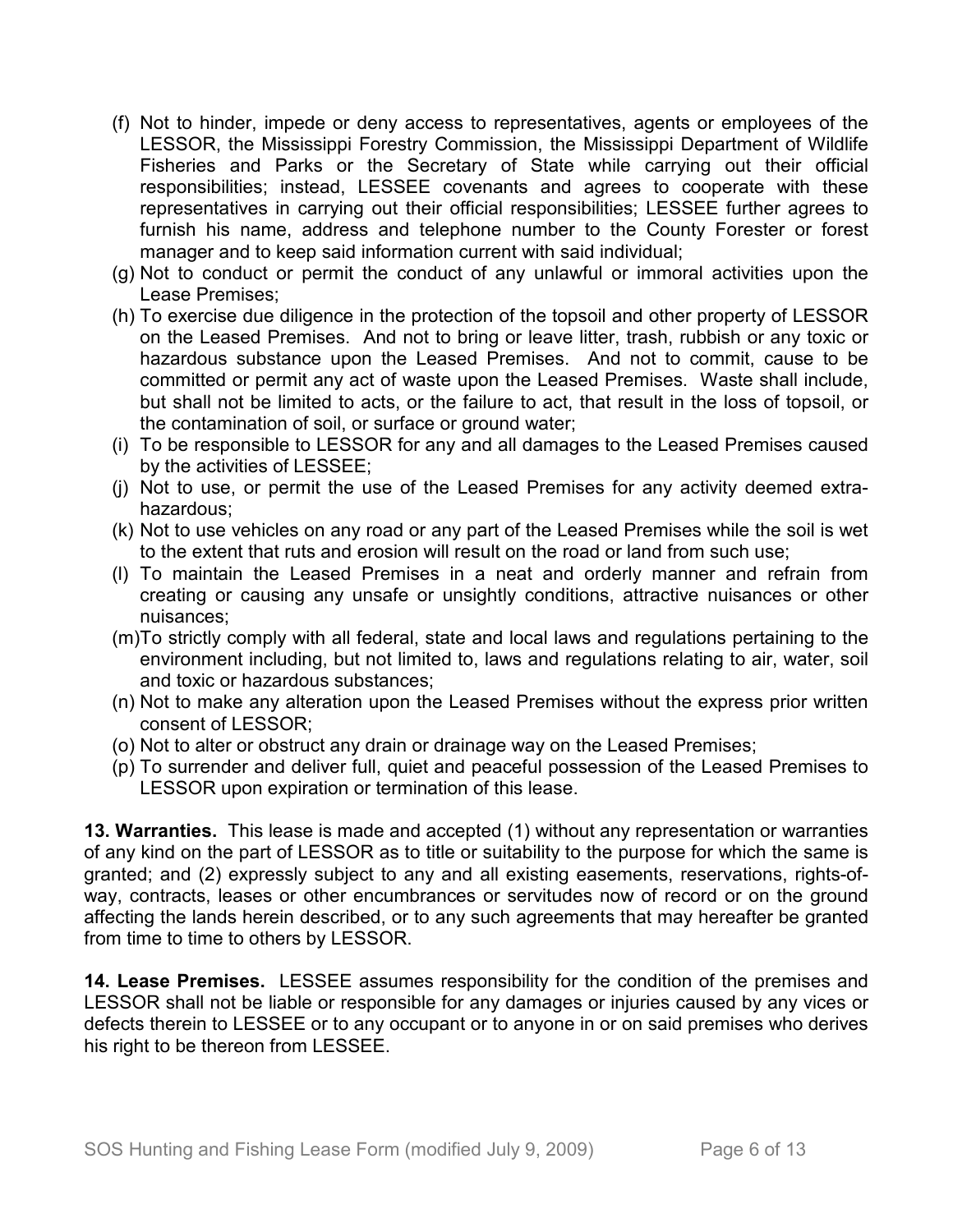**15. Reservations.** LESSOR reserves title to all oil or gas, coal, lignite or other minerals in, on, or under the Leased Premises, together with the right to enter and remove the same, but not in a manner which interferes with LESSEE'S operations on the Leased Premises.

**16. Rights-of-Way.** LESSOR reserves the right to grant or sell rights-of-way across said lands for roads, highways, railroads, fiber optic cables or any public utility line, provided that any such roads, highways, railroads, fiber optic cables or public utility lines be constructed in a manner so as not to interfere with LESSEE'S operations.

**17. Recording.** LESSOR will deliver this Lease Agreement to the Chancery Clerk of County for recording, and LESSEE has herewith delivered to LESSOR a check in the sum of \_\_\_\_\_\_\_\_\_\_\_\_\_\_\_\_\_\_\_\_\_\_\_\_ (\$\_\_\_\_\_\_\_\_) payable to such Chancery Clerk as recording fees.

**18. Immunity.** No provision of this Lease Agreement, whether requiring LESSEE to maintain insurance or to indemnify LESSOR or otherwise, shall be construed as a waiver by LESSOR of any provision of law related to governmental immunity.

**19. Interpretation.** The parties to this Lease Agreement acknowledge that they have freely entered into this Lease Agreement and any ambiguities shall not be construed against a single party.

**20. Definition of LESSEE.** It is further stipulated and agreed that wherever the word "LESSEE" is used herein, it is intended, and shall be deemed, to include and shall be binding upon LESSEE'S members, agents, servants, employees, contractees, invitees, licensees, and guests.

**21. Governing Law.** This Lease Agreement shall be governed by, construed, and enforced in accordance with the laws of the State of Mississippi. Jurisdiction and venue for any actions arising from this Lease Agreement and any amendments hereto shall rest exclusively in the Chancery Court of \_\_\_\_\_\_\_\_\_\_\_\_\_\_\_\_\_\_\_\_\_\_\_\_\_\_\_\_\_\_\_\_\_\_\_\_\_\_\_\_\_\_\_\_\_\_\_\_\_ Mississippi.

**22. Secretary of State.** By virtue of the signature below, the Secretary of State of the State of Mississippi has approved this Lease Agreement in accordance with the Secretary's authority for general supervision of 16<sup>th</sup> Section Public School Trust Land. Approval of this Lease Agreement by the Secretary of State indicates that the LESSOR has exercised the care and skill of an ordinary prudent person to protect the beneficiaries of the 16th Section Public School Trust Land.

**23. Supervisory Right.** Secretary of State, as supervisory trustee, shall have the right to institute any action to enforce the terms of this Lease Agreement in the event LESSOR fails to do so in a timely manner. In the event the Secretary institutes legal action to enforce the terms of this Lease Agreement he shall have all rights as are conferred to LESSOR.

**24. Additional Provisions.** This Lease Agreement contains an Exhibit "B." Any additional or special provisions to this Lease Agreement are set forth in Exhibit "B" and incorporated by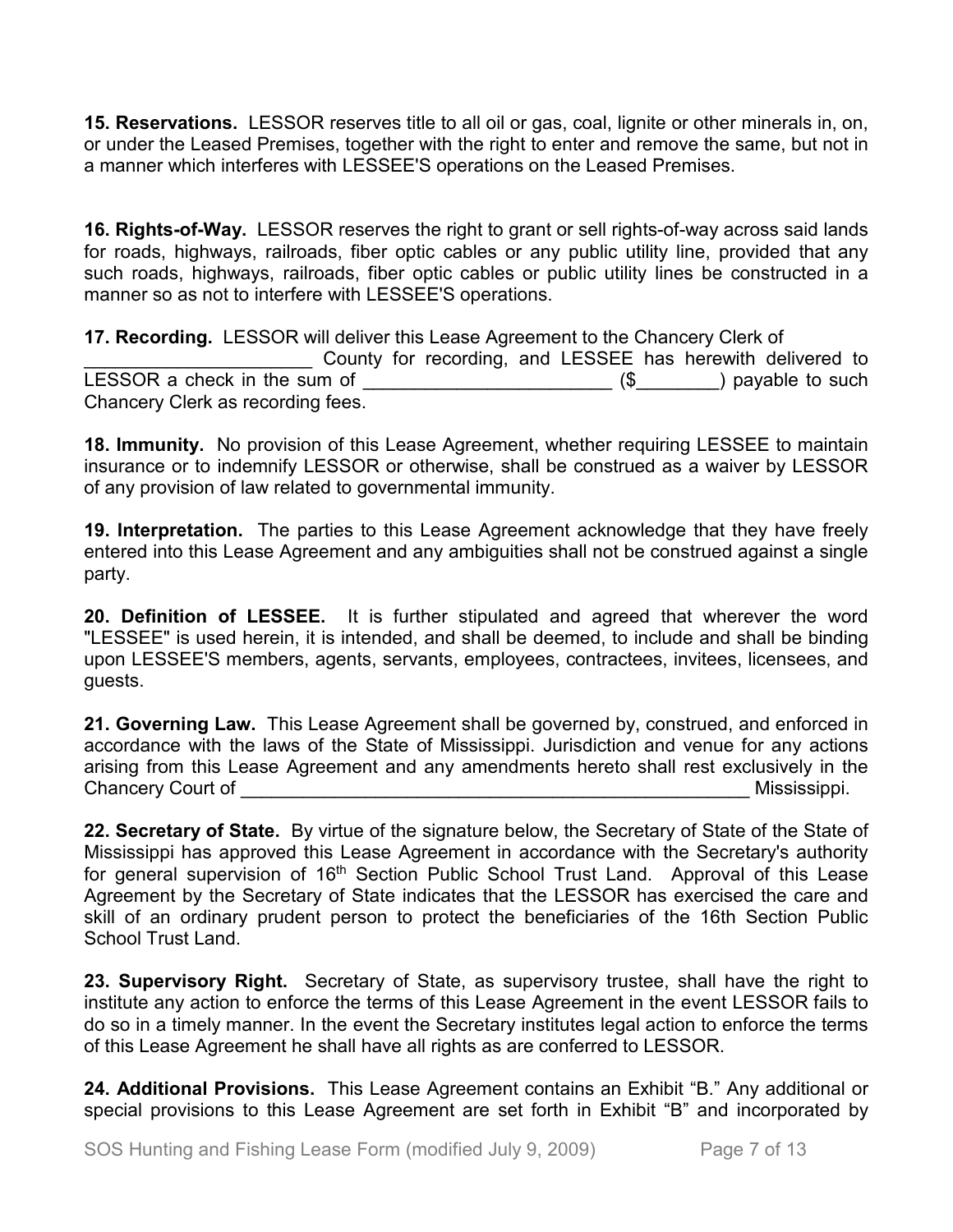reference as if copied fully herein. If there are no additional or special provisions then Exhibit "B" shall state "NONE."

**25. Entire Agreement.** This Lease Agreement shall constitute the entire agreement between the parties. Any prior understanding or representation of any kind preceding the date of this Lease Agreement shall not be binding upon either party except to the extent incorporated in this agreement. This Lease Agreement contains Exhibits "A" and "B." If Exhibits "A" and "B" are not attached to this Lease Agreement, then this Lease Agreement shall be null and void.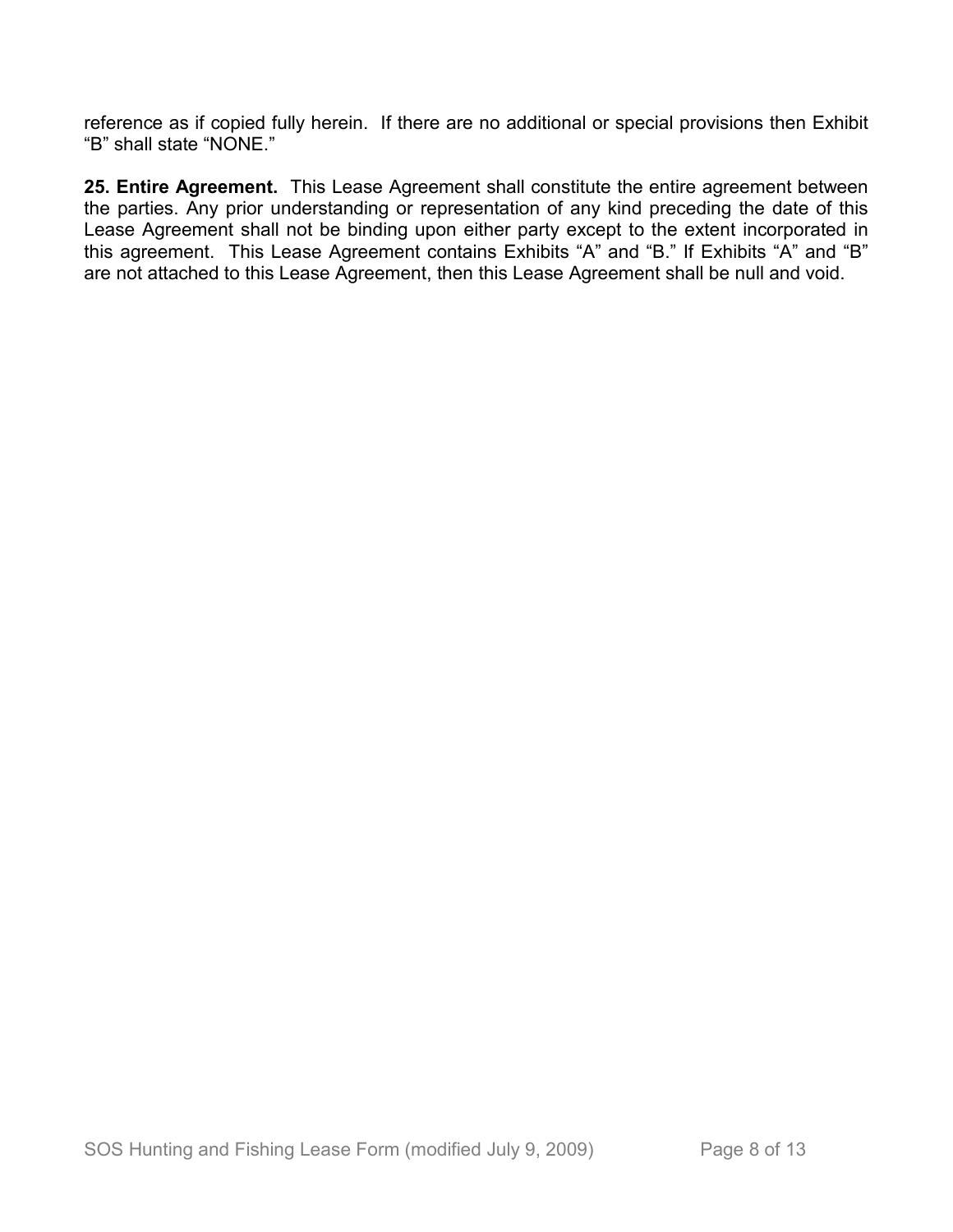IN WITNESS WHEREOF, this Lease Agreement is executed by LESSOR and pursuant to order entered upon its minutes, is executed by LESSEE this the \_\_\_\_\_\_\_\_\_\_\_\_\_\_\_\_\_\_\_\_\_\_\_\_day of  $\frac{1}{2}$ , 2 $\frac{2}{2}$ 

Signed, Sealed and Delivered in the Presence of:

**LESSOR** 

BY:\_\_\_\_\_\_\_\_\_\_\_\_\_\_\_\_\_\_\_\_\_\_\_\_\_\_\_\_\_\_\_\_\_\_\_\_\_\_\_\_\_\_ Printed Name:\_\_\_\_\_\_\_\_\_\_\_\_\_\_\_\_\_\_\_\_\_\_\_\_\_\_\_\_\_\_\_\_\_ Superintendent of Schools

\_\_\_\_\_\_\_\_\_\_\_\_\_\_\_\_\_\_\_\_\_\_\_\_\_\_\_\_\_\_\_\_\_\_\_\_\_\_\_\_\_\_\_\_

\_\_\_\_\_\_\_\_\_\_\_\_\_\_\_\_\_\_\_\_\_\_\_\_\_\_\_\_\_\_\_\_\_\_\_\_\_\_\_\_\_\_\_

\_\_\_\_\_\_\_\_\_\_\_\_\_\_\_\_\_\_\_\_\_\_\_\_\_\_\_\_\_\_\_\_\_\_\_\_\_\_\_\_\_\_\_\_\_

BY:\_\_\_\_\_\_\_\_\_\_\_\_\_\_\_\_\_\_\_\_\_\_\_\_\_\_\_\_\_\_\_\_\_\_\_\_\_\_\_\_\_\_

Printed Name:\_\_\_\_\_\_\_\_\_\_\_\_\_\_\_\_\_\_\_\_\_\_\_\_\_\_\_\_\_\_\_\_\_ School Board President

Printed Name:\_\_\_\_\_\_\_\_\_\_\_\_\_\_\_\_\_\_\_\_\_\_\_\_\_\_\_\_\_\_\_\_ LESSEE

APPROVED SECRETARY OF STATE Michael Watson Secretary of State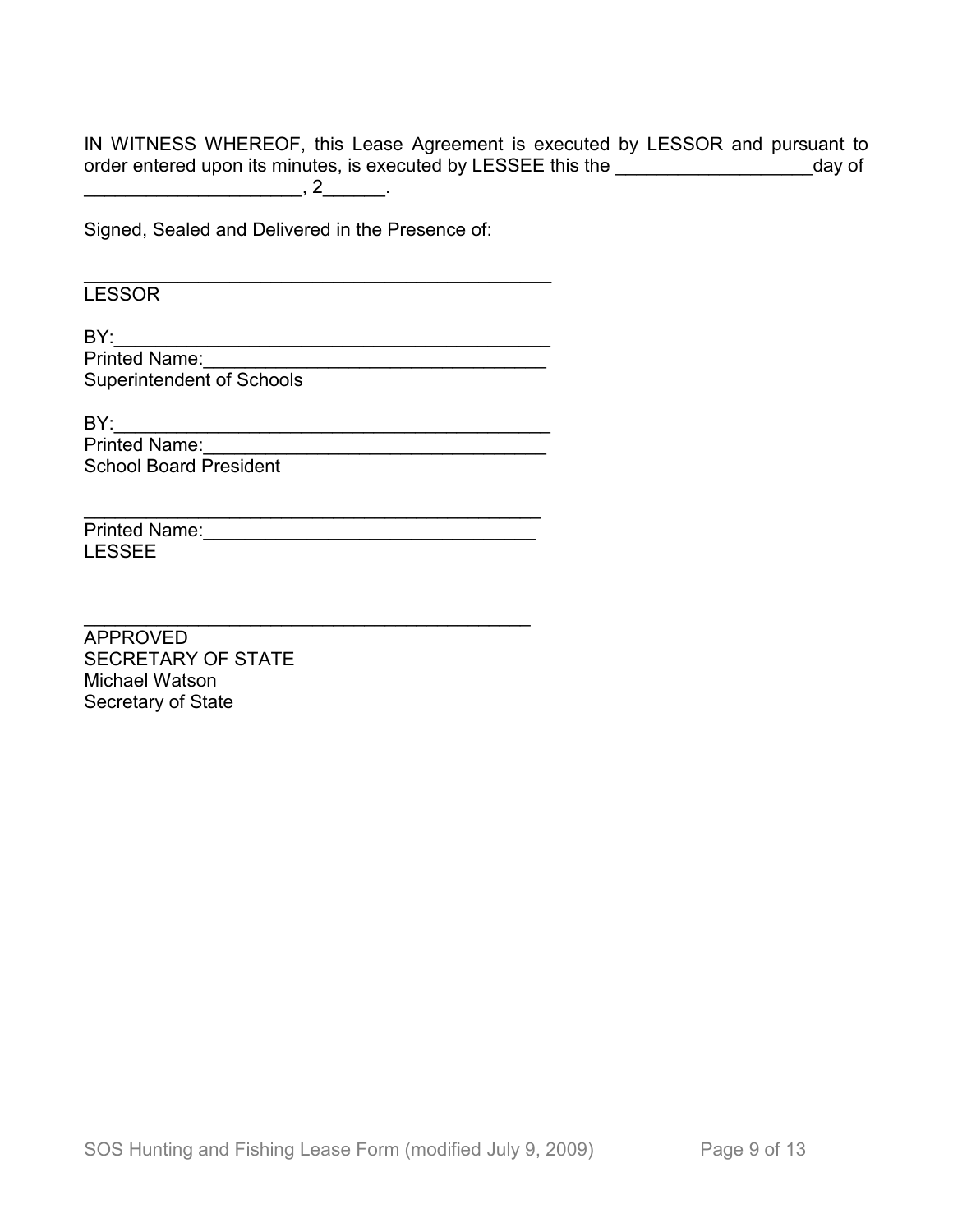## ACKNOWLEDGMENTS

School District

STATE OF MISSISSIPPI COUNTY OF \_\_\_\_\_\_\_\_\_\_\_\_\_\_\_\_\_\_\_\_\_\_\_\_\_\_\_\_\_\_\_

| Personally appeared before me, the undersigned authority in and for said county and<br>day of<br>state, on this                                                      | , 2 , within my jurisdiction, the within named<br>, Superintendent of Schools and |
|----------------------------------------------------------------------------------------------------------------------------------------------------------------------|-----------------------------------------------------------------------------------|
|                                                                                                                                                                      | , school board President of the                                                   |
|                                                                                                                                                                      | School District Board of Education, who                                           |
| acknowledged that in said representative capacity as Superintendent of Schools and President<br>of the Board of Education of the                                     |                                                                                   |
| School District, they executed the above and foregoing instrument for and on behalf of said<br>Board of Education, after first having been duly authorized so to do. |                                                                                   |
| <b>Printed Name:</b><br>(Notary Public)                                                                                                                              |                                                                                   |

My Commission Expires: \_\_\_\_\_\_\_\_\_\_\_\_\_\_\_\_\_\_\_\_\_\_\_\_\_\_\_\_\_\_\_\_(Affix official seal, if applicable)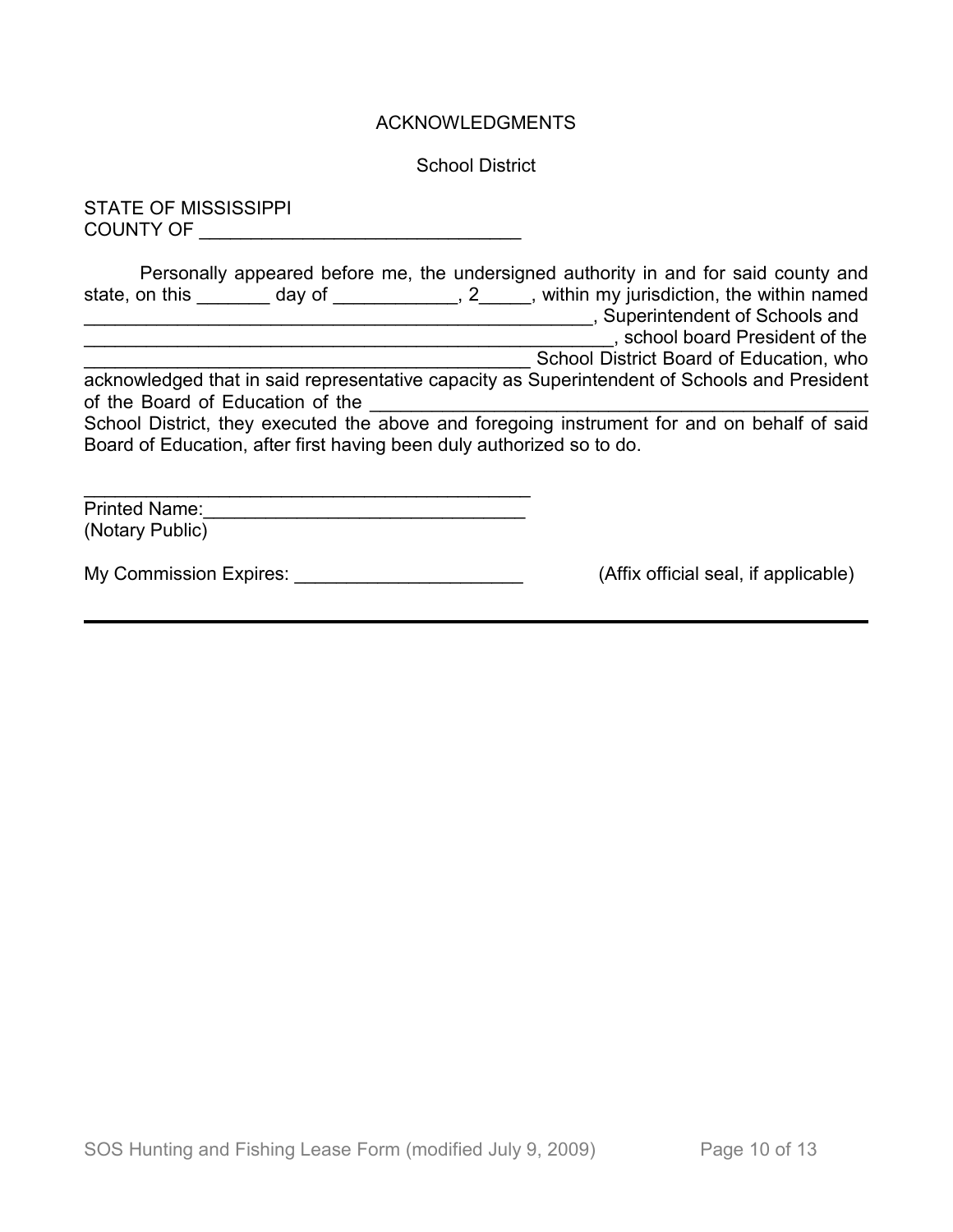#### ACKNOWLEDGEMENTS

Lessee - Personal

STATE OF MISSISSIPPI COUNTY OF \_\_\_\_\_\_\_\_\_\_\_\_\_\_\_\_\_\_\_\_\_\_\_\_\_\_\_\_\_\_

Personally appeared before me, the undersigned authority in and for said county and state, on this the \_\_\_\_ day of \_\_\_\_\_\_\_\_\_\_\_, 2\_\_\_\_, within my jurisdiction, the within named \_\_\_\_\_\_\_\_\_\_\_\_\_\_\_\_\_\_\_\_, who acknowledged that he / she executed the above and foregoing instrument.

| <b>Printed Name:</b> |  |
|----------------------|--|
| (Notary Public)      |  |

My Commission Expires: \_\_\_\_\_\_\_\_\_\_\_\_\_\_\_\_\_\_\_\_\_\_\_\_\_\_\_\_\_\_\_(Affix official seal, if applicable)

Lessee - Corporate

STATE OF MISSISSIPPI COUNTY OF \_\_\_\_\_\_\_\_\_\_\_\_\_\_\_\_\_\_\_\_\_\_\_\_\_\_

|                    |                                                   | Personally appeared before me the undersigned authority in and for said county and             |
|--------------------|---------------------------------------------------|------------------------------------------------------------------------------------------------|
| state, on this the | day of                                            | within my jurisdiction, the within named                                                       |
|                    |                                                   | who acknowledged to me that he / she                                                           |
| is the             | റ്                                                |                                                                                                |
|                    |                                                   | and that in said representative capacity he / she executed the above and foregoing instrument, |
|                    | after first having been duly authorized so to do. |                                                                                                |

| <b>Printed Name:</b> |  |
|----------------------|--|
| (Notary Public)      |  |

My Commission Expires: example and the settlem of the seal, if applicable)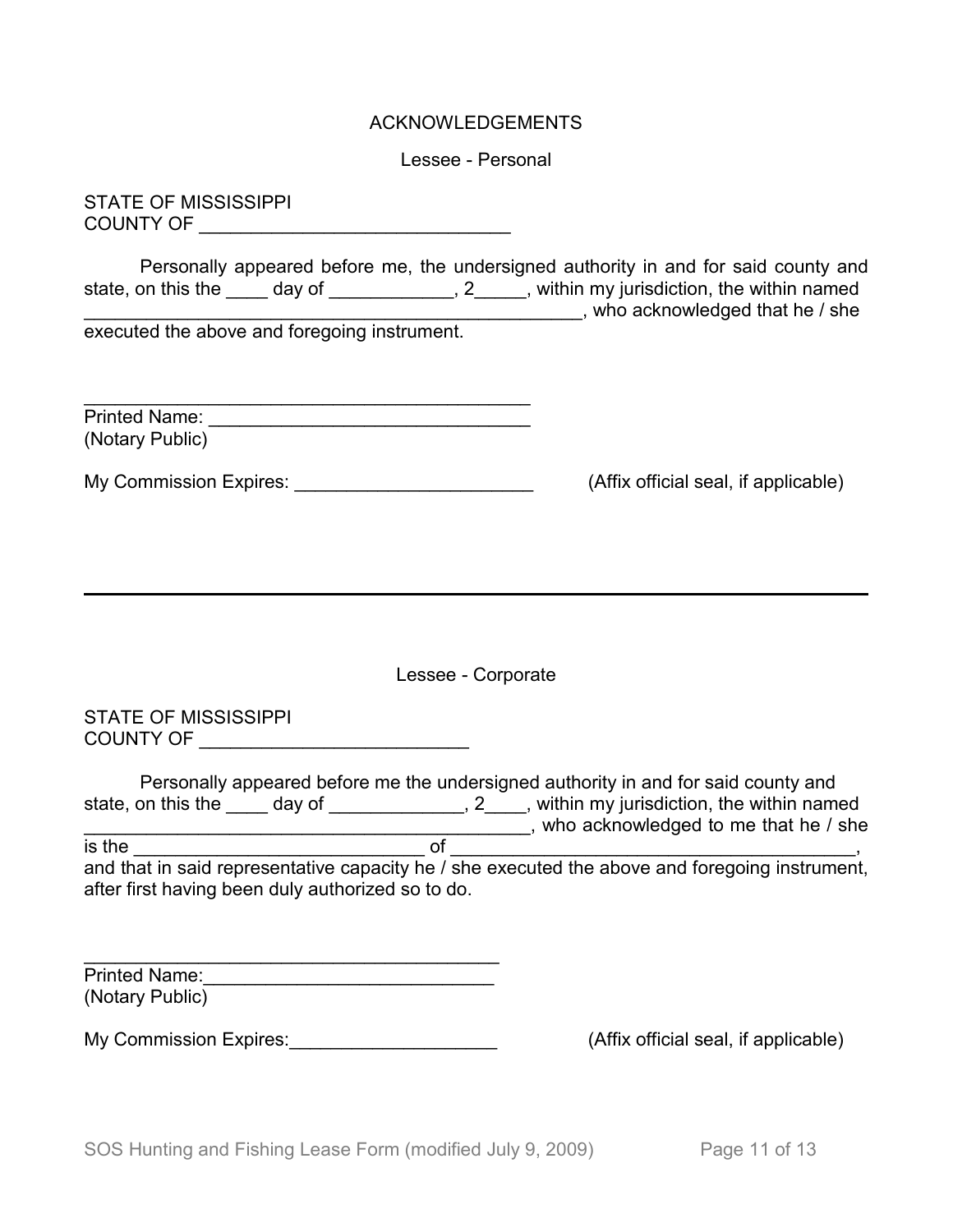EXHIBIT "A": DESCRIPTION OF PROPERTY